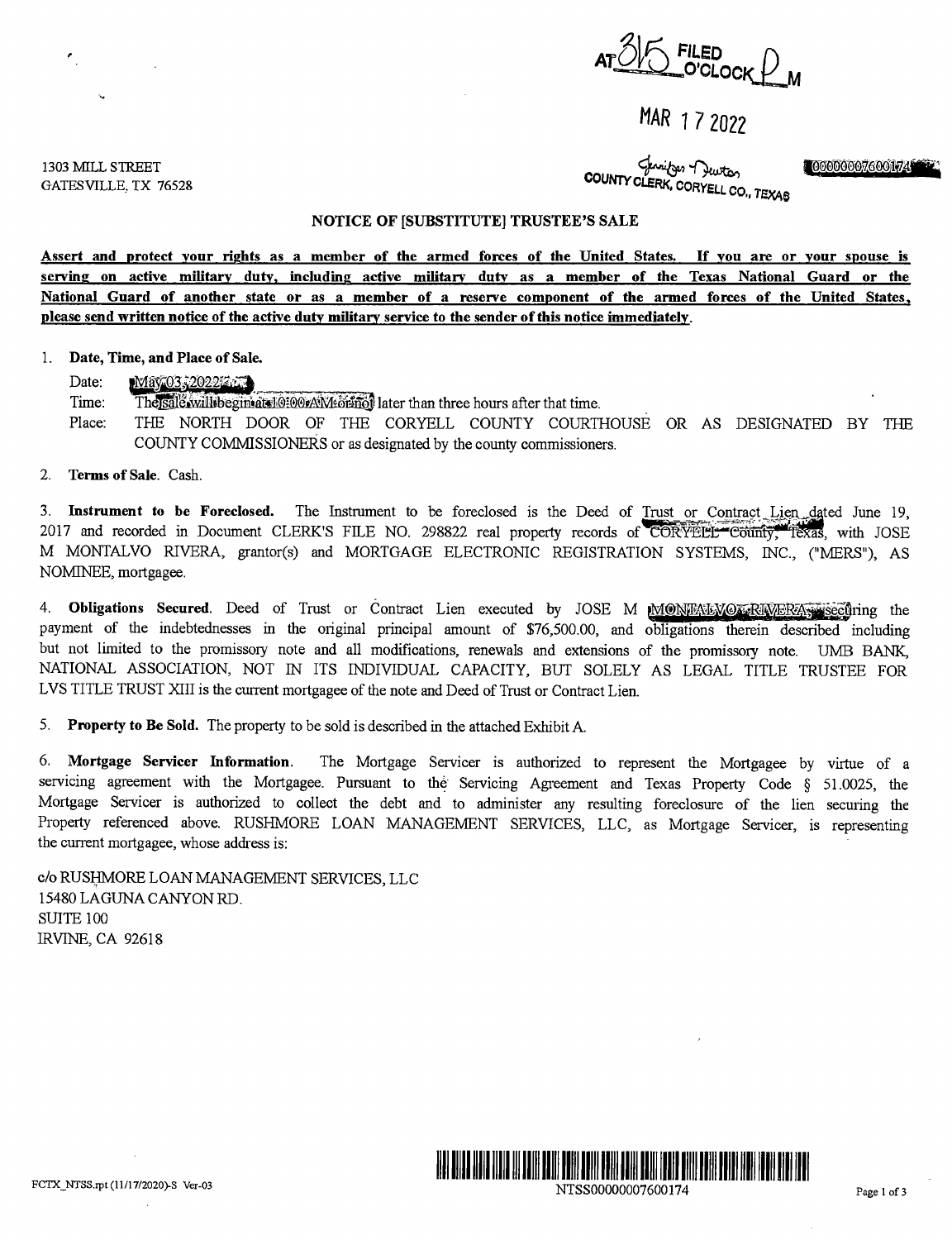# **TIIlS INSTRUMENT APPOINTS THE SUBSTITUTE TRUSTEE(S) IDENTIFIED TO SELL THE PROPERTY DESCRIBED IN THE SECURITY INSTRUMENT IDENTIFIED IN THIS NOTICE OF SALE THE PERSON SIGNING THIS NOTICE IS THE ATTORNEY OR AUTHORIZED AGENT OF THE MORTGAGEE OR MORTGAGE SERVICER.**

The undersigned as attorney for the mortgagee or mortgage servicer does herby remove the original trustee and all successor substitute trustees and appoints in their steed DONNA STOCKMAN<sub>775</sub>BRENDA<sub>775</sub>WIGGS, DAVID STOCKMAN, GUY<br>WIGGS, MICHELLE SCHWARTZ, KATHY ARRINGTON, JANET PINDER OR CECIL<sup>48</sup>KESTER whose address is c/o BARRETT DAFFIN FRAPPIER TURNER & ENGEL, LLP, 4004 Belt Line Road, Suite 100, Addison, Texas 75001-4320 as Substitute Trustee, who shall hereafter exercise all powers and duties set aside to the said original trustee under the said Deed of Trust; and, further does hereby request, authorize, and instruct said Substitute Trustee to conduct and direct the execution of remedies set aside to the beneficiary therein.

*--r-\_~*  Ludon of remedies

Israel Saucedo

 $\mathcal{L}$ 

### **Certificate of Posting**

My name is \_\_\_\_\_\_\_\_\_\_\_\_\_\_\_\_\_\_ ,, and my address is c/o 4004 Belt Line Road, Suite 100, Addison, Texas 75001-4320. I declare under penalty of perjury that on \_\_\_\_\_\_\_\_\_\_\_\_\_\_\_\_\_\_\_\_\_\_\_ I filed at the office of the CORYELL County Clerk and caused to be posted at the CORYELL County courthouse this notice of sale.

Declarants Name: ----------------

Date: --------------------